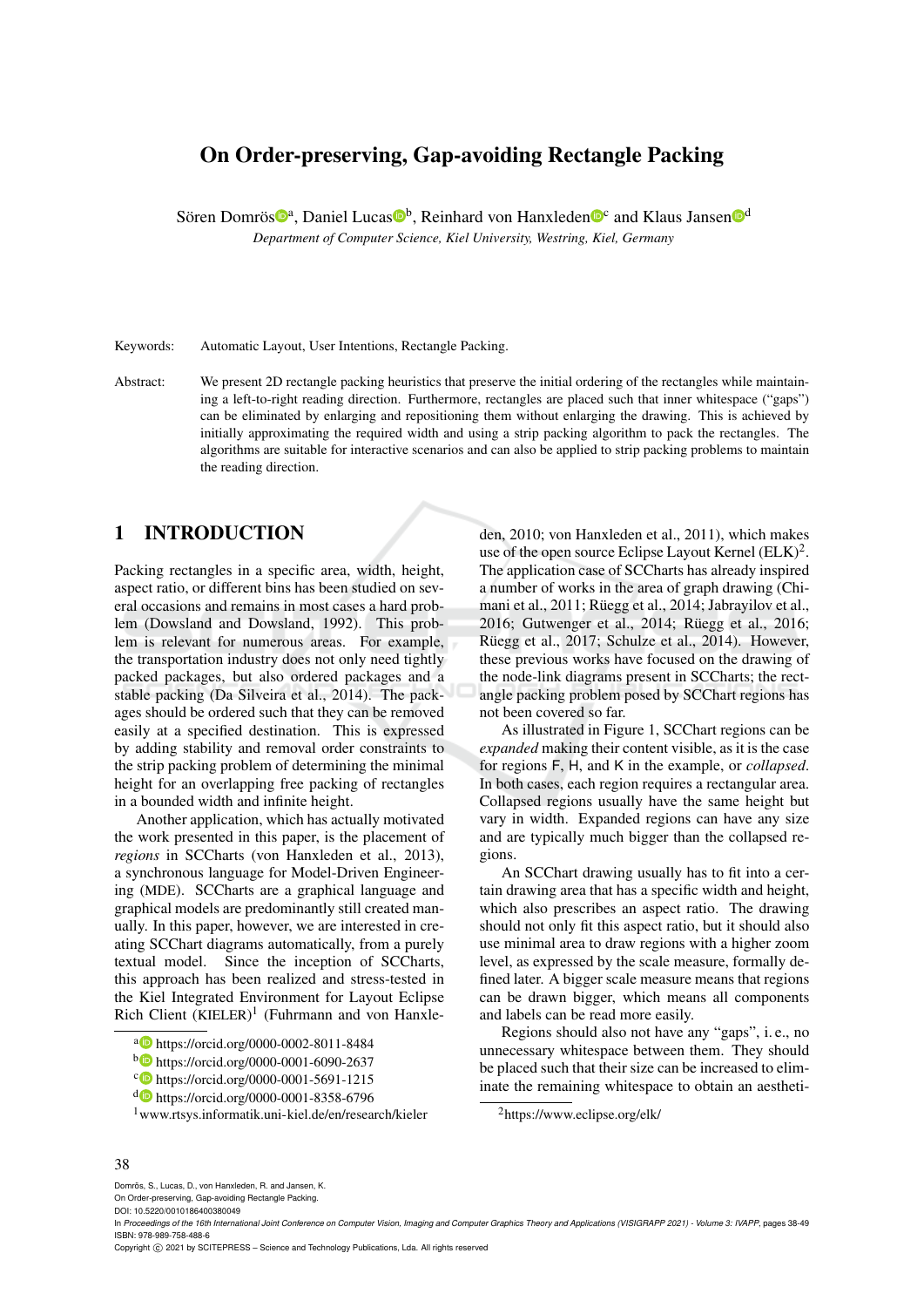cally pleasant drawing. For example, Figure 1d contains undesired whitespace, which is eliminated in Figure 1e.

#### Contributions & Outline

The technical contributions are:

- The presentation and formalization of the region packing problem (Section 2), including placement constraints that lead to a reading direction for regions, as well as whitespace elimination constraints.
- A first, rather simplistic *box* algorithm to solve the region packing problem (Section 3, see Figure 1b).
- Second, an alternative approach, the *rectpacking* algorithm (Section 4, seen in Figure 1c). This includes a width approximation step and also introduces and provides specific treatment of the *one big region* case.
- Finally, the *LR-rectpacking* algorithm (Section 5, see Figure 1e). This includes an improved compaction step to maintain the reading direction as well as the elimination of special handling for the one big region case.

The algorithms are evaluated against an optimal solution (Section 6, see Figure 1f). We conclude and present future work in Section 7.

### Related Work

Dowsland and Dowsland give an overview of numerous works on rectangle packing and strip packing (Dowsland and Dowsland, 1992). Each of them does not consider ordering and reading direction as it is proposed by this paper.

CE AND TECHNO

Da Silveira et al. present a strip packing algorithm that considers the packaging order by assigning packages to classes, which indicate the removal order (Da Silveira et al., 2013). They initially place packages in rows as in the box layout algorithm. However, to optimize the used space, they reverse the even rows and compact the drawing, which may destroy the reading direction and may produce a drawing in which whitespace cannot be eliminated.

Augustine et al. explore strip packing with precedence constraints and strip packing with release times for FPGA programming (Augustine et al., 2006). Rectangles are placed such that they are above/below other rectangles or above their release time, which represents dependencies between different jobs. This placement also allows to eliminate the whitespace between the different rectangles, but this is not considered in this context. In contrast to our work, their precedence constraints only restrict the vertical placement and do not consider a reading direction.

Kenyon and Rémila present an asymptotic fully polynomial approximation scheme for strip-packing (Kenyon and Rémila, 2000). They pack all wide rectangles sorted by width in a stack and group neighboring rectangles by their cumulative heights. Rounding up rectangle width in a group allows to solve this as a fractional strip packing problem. The narrow rectangles are placed using a next fit decreasing height algorithm. In contrast to this paper, the ordering of the rectangles is not considered. However, it might be useful to design an approximation algorithm for the proposed rectangle packing problem.

Bruls et al. suggest a method to visualize file system or company structures via treemaps (Bruls et al., 2000). They solve the issue of long and small rectangles in treemaps by forming rows and subrows similar to our approach. However, they order the rectangles by their size, since this produces the best drawings. Moreover, only the area of their rectangles is given. The rectangle bounds can be changed. We have to deal with a minimum width and height instead and consider a reading direction.

Wang et al. present EdWordle, which allows to move and edit words in wordclouds while preserving the neighborhood of words (Wang et al., 2017). In contrast to our approach this does not consider on ordering of the words. Moreover, a reading direction is not necessary in that scenario, gaps are allowed, it is not necessary to align words in rows of columns, and the dimensions of words seem rather restricted and do not seem to differ much in size.

The second author presented the *rectpacking* algorithm in his thesis (Lucas, 2018), including further details on how the width approximation works, how the algorithm was implemented, and how the one big region case works.

## 2 THE REGION PACKING PROBLEM

Given an ordered sequence of regions  $R = (r_1, r_2, \dots, r_n)$  with  $r_i = (w_i, h_i)$  for region  $r_i$ , with the minimal width  $w_i$  and minimal height  $h_i$ , we compute a drawing by assigning coordinates  $x_i$ and  $y_i$  and a new computed width  $w_i$  and height  $h_i$  to each region  $r_i$ . Henceforth, we call the regions  $r_{i-1}$ and  $r_{i+1}$  the *neighbors* of  $r_i$ .

Clearly, a requirement on the drawing is that regions must not overlap with other regions, and that computed widths/heights are at least the specified minimum widths/heights. Beyond these correctness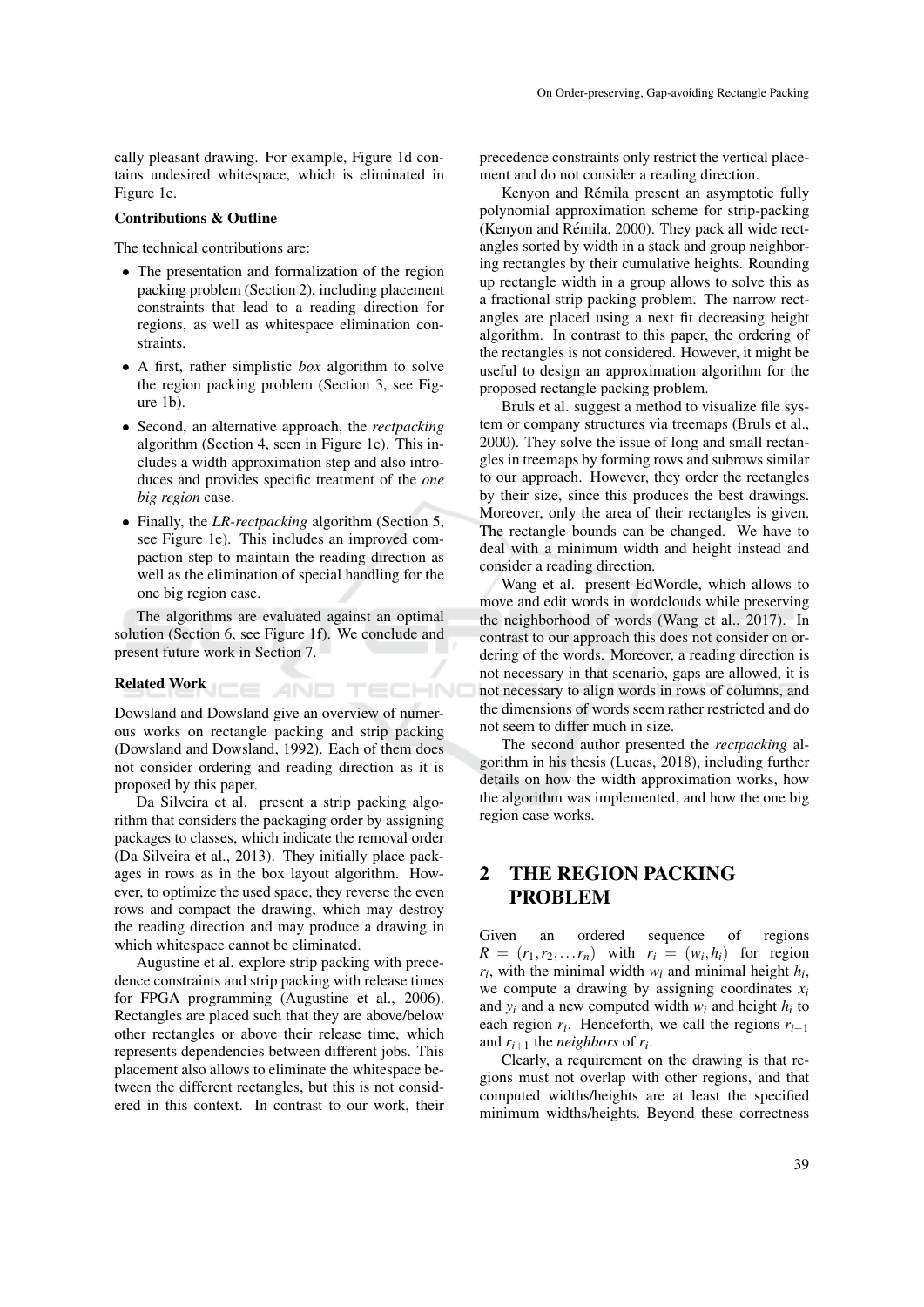

(a) Box layouter, with whitespace, SM

**Example** 

**-** F **+** G

**B**

**-** H **+** I **+** J

**1: 2:**

 $= 0.00363$ 

**+** A **+** B **+** C **<sup>+</sup>** <sup>D</sup> **<sup>+</sup>** <sup>E</sup> **A**

**A**

Example **+** A **+** B **+** C **+** D **+** E **A -** F **+** G **A B C D 1: 2: -** H **+** I **+** J **int**  $X = 2$ **-** K **+** L

(b) Box layouter, after whitespace elimination, SM = 0.00363





(c) Rectpacking, after whitespace elimination,  $SM = 0.00446$ 



 $SM = 0.00446$ 

**C D**

(d) LR-rectpacking, with whitespace, (e) LR-rectpacking, after whitespace (f) CP optimizer solution, SM = 0.00508 elimination,  $SM = 0.00446$ 

Figure 1: An SCChart with region F, H, and K expanded, desired aspect ratio of 1.6 (red-dashed bounding box), with scale measure SM (larger is better).

requirements, we seek to produce drawings that make best possible use of the drawing area, and that consider the mental map of the user, as detailed in the following sections.

 $int X =$ **-** K **+** L

 $\overline{\phantom{a}}$ 

Since we talk about layout creation and the mental map is usually only used for layout adjustment (Purchase et al., 2006), we need to broaden this term. The user begins to create a mental map by writing the textual model. We should preserve the order of that textual model also in the corresponding diagram. Since our drawings are not one dimensional but two dimensional, the drawing should make clear when regions are ordered horizontally and when vertically. A trivial solution to achieve this is the box layout algorithm (see Section 3), which has a clear placement of regions in rows and a left to right reading direction. Moreover, we deem the dimension of a region as unimportant to recognize the region. In an SCCharts scenario, inner state machines define the look of a region, which is not influenced by the dimension of the region. To summarize, regions should be discoverable by their name, their contents, and their display order.

### 2.1 Rows, Blocks, and Subrows

If we want to talk about reading direction and placement of regions, we have to introduce proper terminology to describe region placement and alignment.

A drawing consists of *rows*, which in turn consist of *blocks*, which in turn consist of of *subrows* (rows within rows). Figure 2 has two rows. The top row consist of three blocks. The first block consist of two subrows. The top subrow consist of three regions: region A, region B, and region C. Henceforth we call the upper bound of a row the *row level* of that row. In Figure 2 region A, B, C, F, G, H, I, and J are on the row level of their row. This means they align at their top with their row level.

#### 2.2 Aspect Ratio and Scale Measure

The size of the different elements is an important limiting factor regarding readability and understandability.

Let  $A = (w_d, h_d)$  be the drawing area defined by the desired width  $w_d$  and the desired height  $h_d$ . This defines the *desired aspect ratio*  $DAR = w_d/h_d$ . Similar to the *DAR*, the *aspect ratio* is defined as  $AR = \frac{w_a}{h_a}$ given by the actual width  $w_a$  and the actual height *h<sub>a</sub>*. The *original scale measure* OSM =  $min(\frac{w_d}{w_a}, \frac{h_d}{h_a})$ expresses how well the drawing uses the given area (Rüegg and von Hanxleden, 2018). E.g., an OSM of  $1$ means that both the width and the height fit the drawing area, but that the drawing cannot be enlarged anymore without exceeding the drawing area. An OSM of 0.5 means that the drawing has to be shrunk by a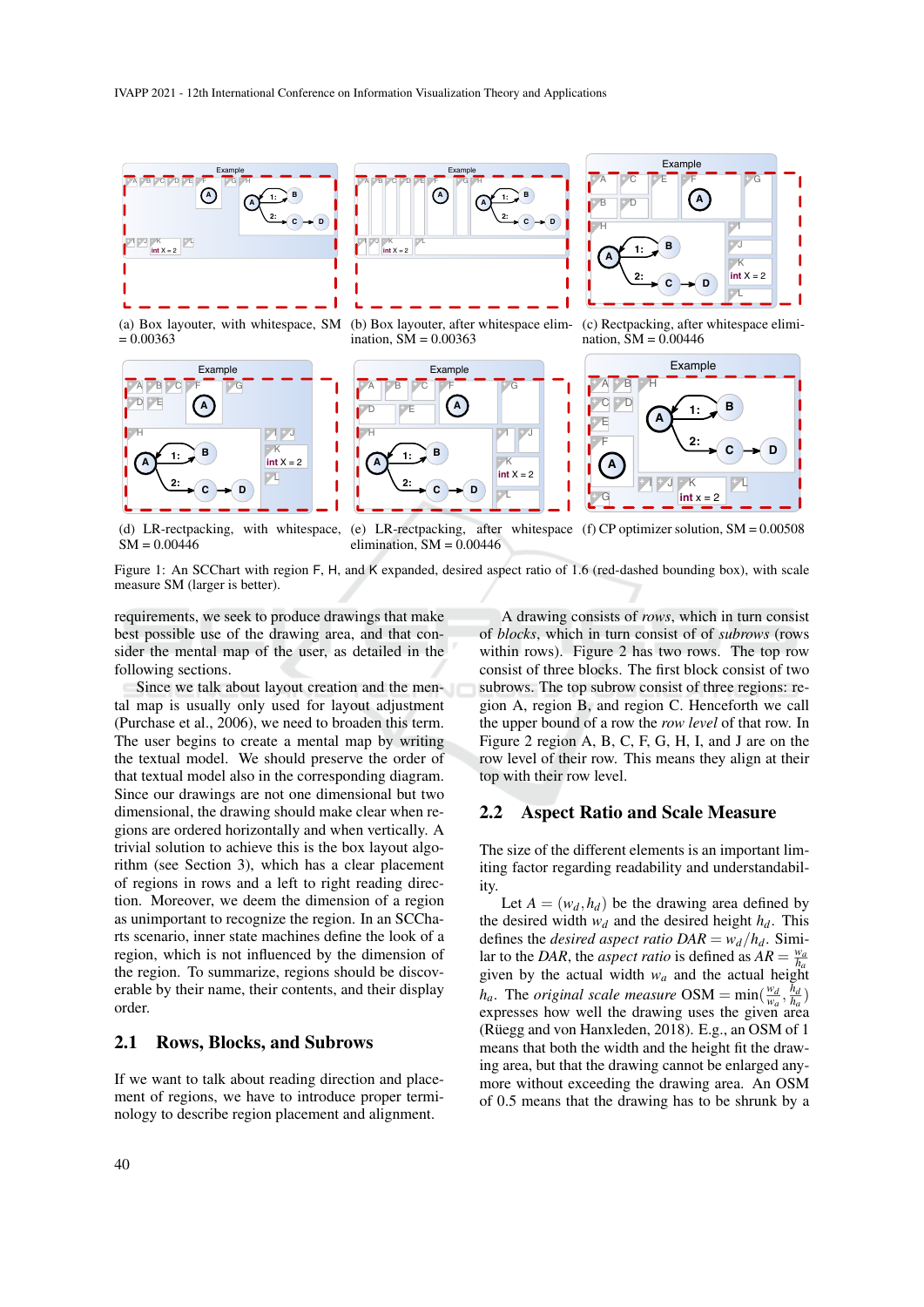

(b) Subrows (red)

Figure 2: Rows, blocks, and subrows (dotted, black) in a rectangle packing.

factor of 2 to fit the drawing area. Clearly, a larger OSM allows a more readable diagram and is hence better. In our case we only have a given desired aspect ratio and not the desired width and height. This means that we can arbitrarily assume  $h_d = 1$ , which results in  $w_d = DAR$ . This yields the *scale measure*  $SM = min(\frac{DAR}{wa}, \frac{1}{h_a})$ , which is based on the desired aspect ratio *DAR*. Again, just as for the OSM, larger SM is better. Practically, we allow ourselves to produce drawings of arbitrary height and width, and leave it up to the rendering to scale the drawing such that it fits the drawing area, modulo zooming/panning actions taken by the user.

#### 2.3 Ordering and Whitespace

We assume that regions are correctly ordered if for each pair of regions  $r_i$ ,  $r_j$  with  $i < j$  the following holds:

$$
x_i + w_i \le x_j \vee y_i + h_i \le y_j
$$

This means that the region *i* is horizontally or vertically before the region *j*. This constraint is not enough to identify the order of the regions just by their placement. In bigger graphs this hinders the ability to discover regions in the drawing even if the previous ordering and the position of its neighbors is known.

The reading direction (visible in Figure 1d) makes the region ordering better discernible. Here regions are placed such that they preferably align horizontally and form rows of regions.

A region is either placed

- (1) directly right of its preceding neighbor
- (2) right of its preceding neighbor on the current row level
- (3) in the next subrow
- (4) in the next row

This is not enough to clearly identify a reading direction, as seen in Figure 1d and 1f. A random alignment of subrows, as in Figure 1f, could irritate the user and suggest to continue right instead of down. Therefore, the height of each row should be defined by the highest element in it. This helps the user to follow a reading direction.

We also want to be able to eliminate the whitespace in a drawing, as seen in Figure 1d compared to Figure 1e. This allows to use the available space to its full extent and creates a visually pleasing drawing by increasing the width or height of the regions. Moreover, it is easier to follow the region order. If empty space is below and right of a region, it is unclear where to continue. If the whitespace is eliminated, the user continues below, if the right region does not align horizontally with the current one, and right if it does align. It is not always possible to remove all whitespace in arbitrary drawings. However, since we only consider the position (1) to (4) for a node, the whitespace can always be eliminated.

A lower-numbered constraint is preferred over a higher one to maintain a left-to-right reading direction. Constraint (1) is true if a region is directly right of its preceding neighbor (see region B in Figure 1d). A region fulfills (2) if it is on its row level right of its preceding neighbor. Region F in Figure 1d fulfills this constraint. Constraint (3) means a region is in the next subrow below and possibly left of its preceding neighbor (see i. e. regions H and K in Figure 1d). Region H in Figure 1d is an example for Constraint (4). The box layouter fulfills (1) or (4) but fulfills neither  $(2)$  nor  $(3)$  without fulfilling  $(1)$  or  $(4)$  at the same time. Since the  $(2)$  implies  $(1)$  and  $(3)$  implies  $(4)$  in case of the box layouter. Rectpacking considers all of them, but prefers (3) over (2). LR-rectpacking uses these constraints as they are intended to maintain the reading direction.

Additionally to the reading direction, the drawing has to be space efficient and near the desired aspect ratio to produce better drawings than the one in Figure 1b, which is expressed by the scale measure.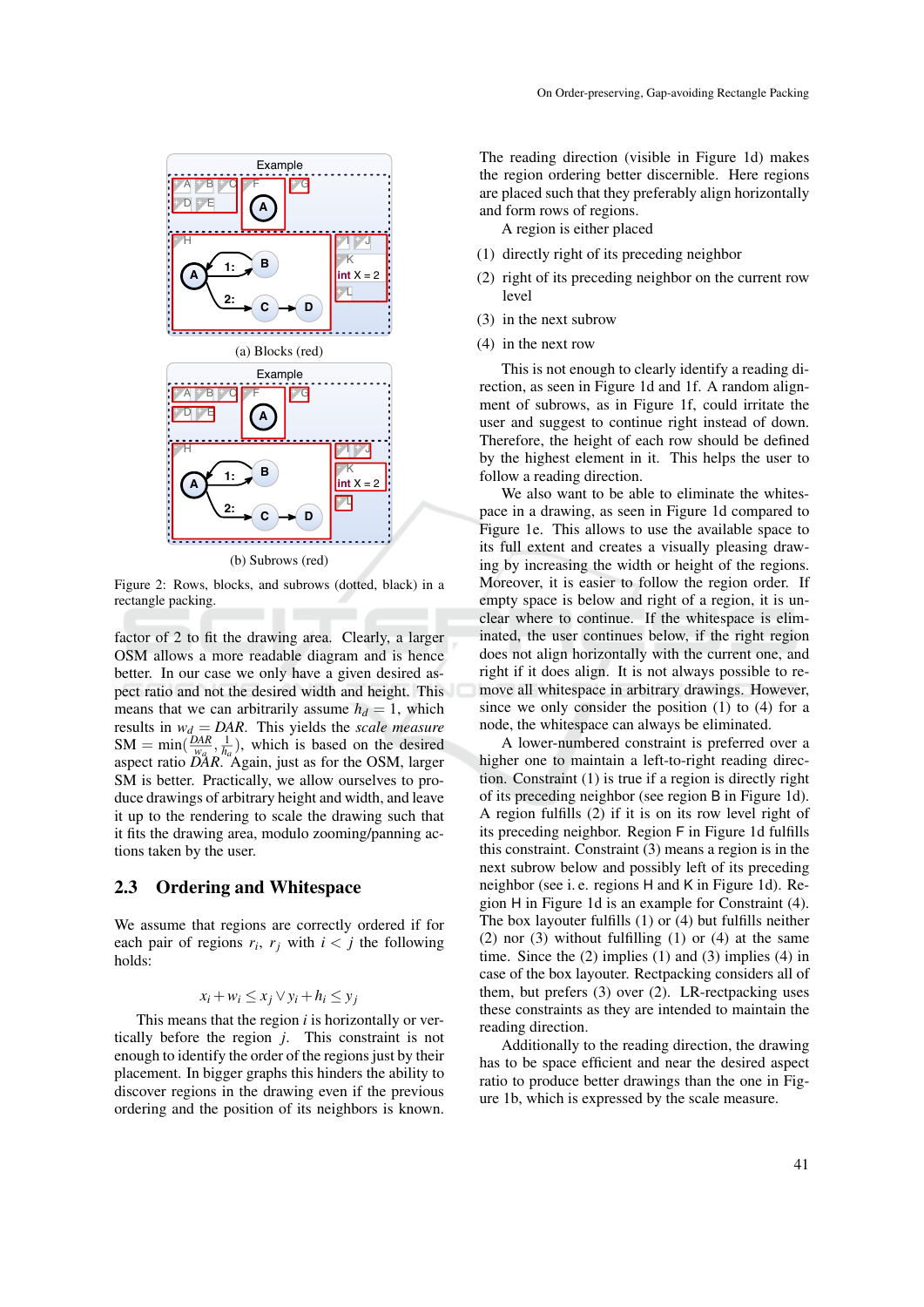To summarize, we want an algorithm that produces drawings with a high scale measure, makes regions discoverable by maintaining a reading direction, and places the regions such that the inner whitespace can be eliminated.

## 3 BOX LAYOUTER

Algorithm 1 presents the box algorithm, a greedy algorithm for layouting regions.

The algorithm reduces the rectangle packing problem to a strip packing problem by estimating the width based on the area and the region sizes (Algorithm 2).

The layout algorithm places the regions next to each other in rows (line 3) without considering the height of such a row, as seen in Figure 1a.

Next, the regions are expanded to fill the row height (see regions A to G in Figure 1a compared to Figure 1b). The last region in a row is also horizontally enlarged (see region F). Note that it is also possible to divide the available width among all regions of a row, but the use of this algorithm allows to only enlarge the width of the last node compared to the following ones. ---

| Algorithm 1: box.                                 |                                                  |
|---------------------------------------------------|--------------------------------------------------|
| <b>Input:</b> Regions rs, DAR                     |                                                  |
| <b>Output:</b> Placed regions rs                  |                                                  |
|                                                   | 1 // Width approximation, see Algorithm 2        |
| 2 <i>width</i> = approx( <i>rs</i> , <i>DAR</i> ) |                                                  |
|                                                   | $\alpha$ boxPlace(rs, width) // Region placement |
| 4 expand $(rs)$ // Whitespace elimination         |                                                  |

| Algorithm 2: boxWidthApproximation.                 |  |
|-----------------------------------------------------|--|
| <b>Input:</b> Regions rs, DAR                       |  |
| <b>Output:</b> Approximated width                   |  |
| 1 totalArea = $\sum$ area(rs)                       |  |
| 2 area = totalArea + $ rs $ * stddev(totalArea)     |  |
| 3 return max (max Width $(rs), \sqrt{area * DAR}$ ) |  |

The algorithm produces rather good drawings for graphs with regions of similar height. Since the regions are aligned in rows, one can find a region without much effort if their initial ordering is known. In the SCCharts case, big regions, which contain state machines, are easy to identify and can be used as a reference point. Here, the shape of the region itself is irrelevant for the mental map, since the shape of their innards is preserved and it is discoverable by the position of its neighboring regions.

| Algorithm 3: boxPlace.           |                                         |
|----------------------------------|-----------------------------------------|
|                                  | <b>Input:</b> Regions $rs$ , width $w$  |
| <b>Output:</b> Placed regions rs |                                         |
| 1                                | $line X$ , $line Y$ , $line Height = 0$ |
| 2 foreach r in rs do             |                                         |
| 3                                | <b>if</b> lineX + r.width $\leq w$ then |
| $\overline{\mathbf{4}}$          | $r x = line X$                          |
| 5                                | $r.v = lineY$                           |
| 6                                | $line X += r. width$                    |
| 7                                | $lineHeight =$                          |
|                                  | max(lineHeight, r height)               |
| 8                                | else                                    |
| 9                                | $lineY += lineHeight$                   |
| 10                               | $line X = 0$                            |
| 11                               | $lineHeight =$ r.height                 |
| 12                               | $r.x=0$                                 |
| 13                               | $r.v = lineY$                           |
|                                  |                                         |

However, big regions are also the weak point of this algorithm, as seen in Figure 1b. For graphs with different region sizes, the estimated width is too big, and by stacking the regions inside a row the whitespace could be drastically reduced. As a result, region names and inner behavior are very small and difficult to read. The user needs pan and zoom action to understand and read everything. This limits understandability and is quite time consuming.

One big expanded region and many small collapsed regions are a common use case in SCCharts development and inspired the one big region case in the rectpacking algorithm (see Section 4.4).

## 4 RECTPACKING HEURISTIC

The rectpacking algorithm aims to optimize the scale measure SM (see Section 2.2), and with it the readability of the diagram, while preserving a reading direction to not disturb the mental map of the user. A structural overview can be seen in Algorithm 4. The algorithm exists in two variations, LR-rectpacking and plain rectpacking, which have the same structure but vary in which subroutines are called, as indicated by the optional "lr" prefix.

| Algorithm 4: [LR-] rectpacking.           |
|-------------------------------------------|
| <b>Input:</b> Regions rs, DAR             |
| <b>Output:</b> Placed regions rs          |
| 1 width = $rpApprox(rs, DAR)$             |
| 2 $[\text{lr}]$ rpPlace $(rs, width)$     |
| $3$ [lr]compact( <i>rs</i> )              |
| 4 $[\text{lr}]$ expand $(rs, width, DAR)$ |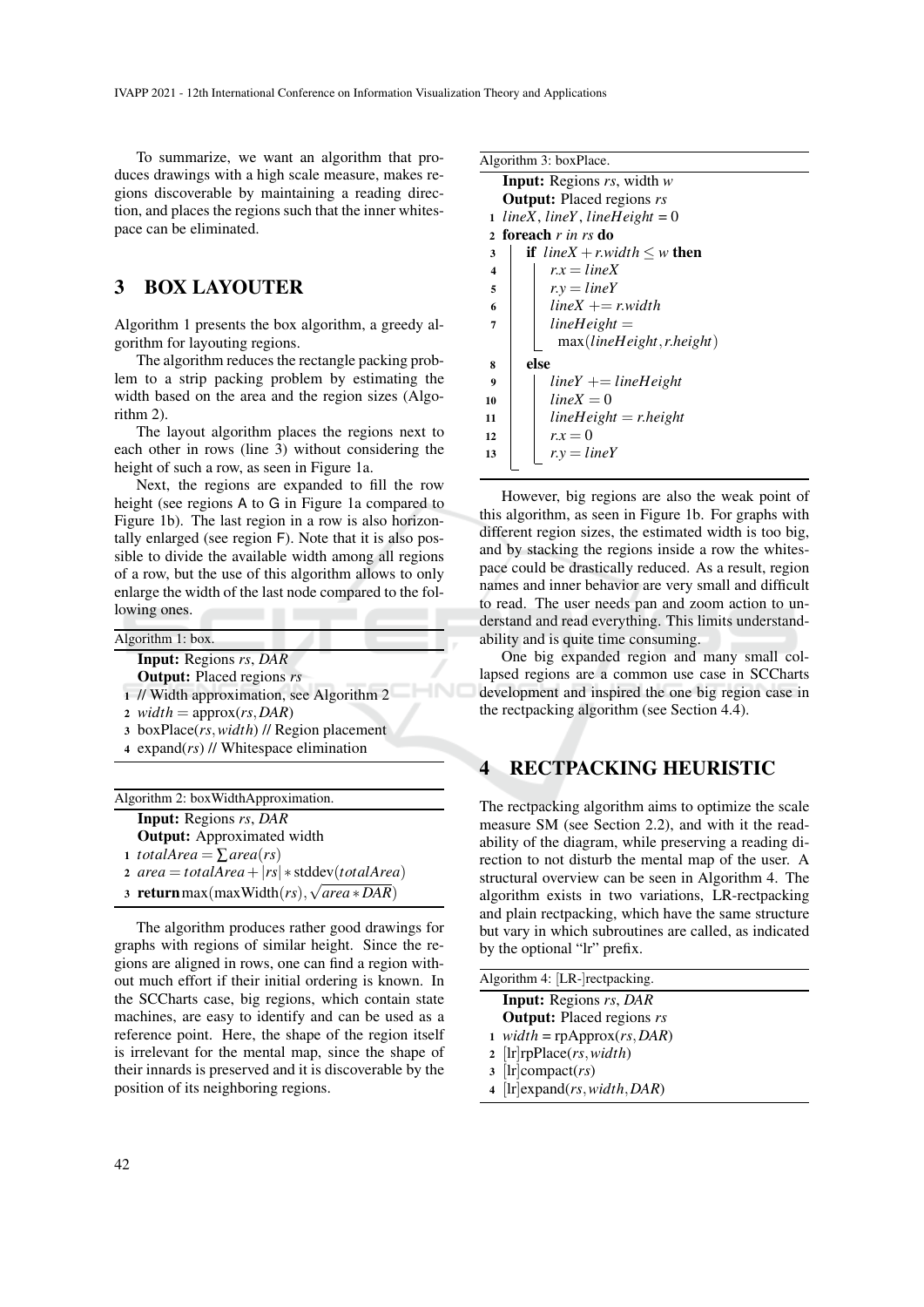

Figure 3: Candidate positions.

### 4.1 Width Approximation

If one wants to improve the box algorithm, a more compact drawing is expected. Since the static width approximation of the box algorithm does not take the order of the rectangles into account and does overestimate the width in no relation to the actual drawing width, we propose to use a greedy placement algorithm that does not consider reading direction (see Figure 4a) but approximates the area better than the box algorithm, as seen in Figure 4c.

The greedy algorithm places one region after the other on one of four candidate positions, as seen in Figure 3.

- Directly right of the last placed region (LR)
- Right of the whole drawing, top aligned (DR)
- Directly below the last placed region (LB)
- Below the whole drawing, left aligned (DB)

These positions are weighted based on the resulting scale measure, area, and aspect ratio. If one wants to optimize scale measure, it is the primary criterion, area the secondary, and aspect ratio the tertiary. If one wants to optimize the aspect ratio, they are applied in the following order: aspect ratio, area, scale measure. Depending on whether the aspect ratio or the scale measure should be optimized, the option that currently yields the best values is chosen. Regions placed at LR might be shifted up, regions placed at LB might be shifted left to optimize the current drawing, since the width is often overestimated. After potentially shifting the previous region, the next one is placed. A complete placement can be seen in Figure 4a. The scale measure is the main optimization goal. In this example, region E is placed on the DR candidate position, since DR is preferred over LR and both produce the same scale measure, which is better than the one of the DB and LB position, since the used *DAR* prefers wider drawings over higher ones.

#### 4.2 Region Placement and Compaction

The approximated width reduces the problem to a strip packing problem. In the first step, the regions are placed in rows the same way as in the box algorithm, as seen in Figure 4b. Using the maximum height of a row, the drawing is compacted by assigning regions to *stacks*, which are sequences of regions that are aligned vertically, inside a row, as seen in Figure 4c. Note that this imposes a top-down reading direction compared to the left-to-right reading direction of the rows. In Figure 4c region A and B, region C and D, region E, region F, region G, region H, and region I, J, K and L form a stack.

### 4.3 Whitespace Elimination

The whitespace is eliminated by iterating through all stacks in a row and enlarging the height of the regions in the stacks such that the stack fits the row height, as seen in Figure 5. The additional width of a row is divided among all stacks. Moreover, all stacks are enlarged to fit the row height. All regions in a stack are enlarged to fit the stack width and equally enlarged to fit the new stack height, which creates an aesthetically pleasing drawing (Figure 1b compared to Figure 1c).

#### 4.4 Big Region Handling

The rectpacking heuristic includes a special case handling for sets of regions that indicate SCCharts regions with one expanded region, i. e. a set of regions with one big region and other regions with the same height. We henceforth refer to this as the *one big region* case.

We consider a left-to-right reading direction for the regions, as in Figure 6b, to be more pleasing than the standard case top-down reading direction in Figure 6a. Moreover, a left-to-right reading direction is already present in the rows the rectpacking algorithm forms.

To achieve drawings as in Figure 6b, we assume that all small regions before and after the big region have the same width and height respectively. Since all regions have the same size they can easily be placed in rows, as seen in Figure 6b. For the normal case this is not trivial, since we only know the bounding height, but no bounding width. This is why we form rows of stacks, what is basically solving a vertical strip packing problem using the box layouter vertically.

### 5 LR-RECTPACKING

The rectpacking algorithm achieves a better scale measure than the box layouter. However, it lacks a consistent reading direction. Furthermore, the one big region case does not consider the *DAR* and makes the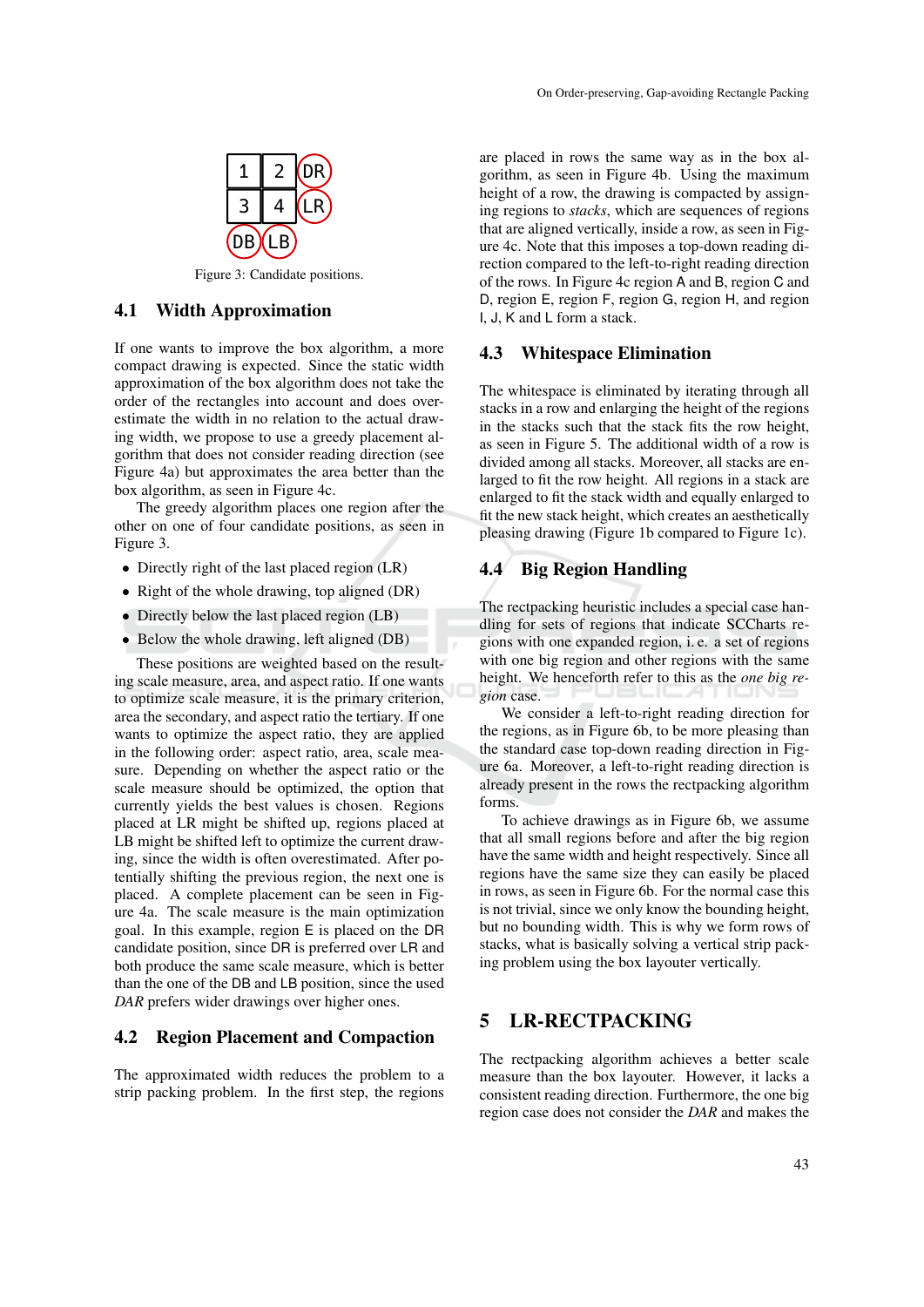

(a) After width approximation,  $SM =$  (b) After placement,  $SM = 0.00371$ 0.00446

Figure 4: Layout with rectpacking heuristic,  $DAR = 1.6$  (red-dashed).









Figure 5: Rectpacking whitespace elimination in a row, the arrows indicate the direction in which the regions are enlarged.



(b) One big region case layout

Figure 6: Normal rectpacking compared to the one big region case.

algorithm difficult to maintain in terms of software engineering.

We, therefore, propose the following algorithm that changes the placement, compaction, and expansion step. The width approximation step does not change. It places the regions to get a target width, as seen in Figure 4a and described in Section 4.1.

### 5.1 Region Placement

In the next step, the regions are placed in rows, as seen in Algorithm 5, which results in the same placement as the region placement of the rectpacking algorithm in Figure 4b. However, regions with "similar height" are grouped into *blocks*, since such regions do not lose too much space if they are aligned in subrows. A region fits in a block, if it can be put directly right of all regions in it without exceeding the target width and has a similar height than the regions in this block. The height, width, and position of rows and blocks are updated on creation. Regions are placed when they are added to their block. As seen in Figure 4b, blocks only have one subrow and the result looks like a placement the box layouter would create.

Later, during compaction, such blocks are grouped to form *stacks of blocks*. After region placement each block forms a stack of blocks containing only itself. During compaction other blocks can be added to it as described in the following.

#### 5.2 Region Compaction

Given the blocks, which are drawn as flat as possible, and stacks of blocks that only contain one block after placement, we try to compact the drawing by a one pass algorithm which handles each block one after the other, as seen in Algorithm 6. After placement, the row heights are defined by the highest node in them. This height only decreases during compaction.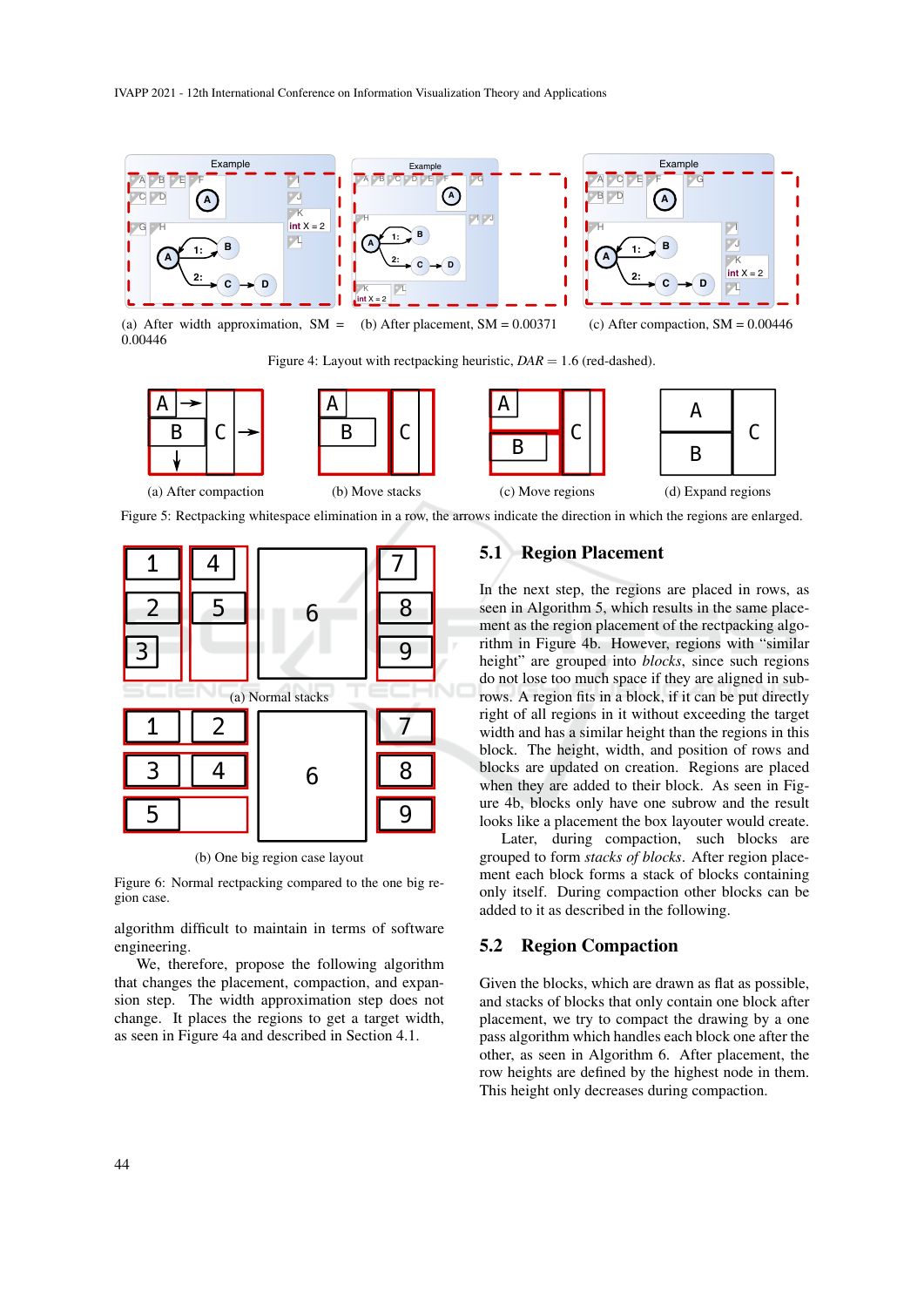| On Order-preserving, Gap-avoiding Rectangle Packing |  |
|-----------------------------------------------------|--|
|-----------------------------------------------------|--|

|    | Algorithm 5: lrrpPlace.                    |
|----|--------------------------------------------|
|    | <b>Input:</b> Regions $rs$ , width $w$     |
|    | <b>Output:</b> Placed regions rs           |
| 1  | Row <i>row</i> = new Row( <i>w</i> )       |
|    | 2 Stack $stack = new Stack(row)$           |
| 3  | Block $block = new Block(row, stack)$      |
|    | 4 foreach <i>r in rs</i> do                |
| 5  | $similar = hasSimilarHeight(block,r)$      |
| 6  | $fit = \text{fitRow}(block, r)$            |
| 7  | <b>if</b> similar $\wedge$ fit <b>then</b> |
| 8  | block.add(r)                               |
| 9  | else if <i>fit</i> then                    |
| 10 | stack = new Stack( <i>row</i> )            |
| 11 | $block = new Block(row, stack,block)$      |
| 12 | block.add(r)                               |
| 13 | else                                       |
| 14 | row = new Row $(w, row)$                   |
| 15 | stack = new Stack( <i>row</i> )            |
| 16 | $block = new Block(row, stack,block)$      |
| 17 | block.add(r)                               |
|    |                                            |

| Algorithm 6: Ircompact.                              |
|------------------------------------------------------|
| <b>Input:</b> Regions $rs$ , width $w$               |
| <b>Output:</b> Placed regions rs                     |
| 1 rows = getRows( $rs$ )                             |
| 2 foreach $row \in rows$ do                          |
| <b>foreach</b> $block \in row blocks$ <b>do</b><br>3 |
| Block $next = block.nextBlock()$<br>4                |
| 5<br><i>block.addRegions(next)</i>                   |
| if $fitTop(block, next)$ then<br>6                   |
| block.stack.add(next)<br>7                           |
| else if $fitRight(block, next, w)$ then<br>8         |
| <i>block.stack.drawInRowHeight()</i><br>9            |
| <i>block</i> .placeRight( <i>next</i> )<br>10        |
| else<br>11                                           |
| $block$ .stack.drawInRowWidth $(w)$<br>12            |
|                                                      |

The current block places the next block above itself if it does not exceed the row height (see line 6-7). If the block fits, it is added to the stack of the current block (see blocks I to J, K, and L in Figure 1d). If the next block is in the next row, its regions are added to the current block if their height is similar to the current block height (see line 5).

If placing the next block below itself is not possible but the next block does fit right (line 8), the current stack is drawn as narrow as possible (see stack A to E in Figure 1d and line 9-10). Else the current stack is drawn as flat as possible in the remaining row width to facilitate the left-to-right reading direction.

Remember that each block aligns their regions in subrows, which does not waste much space since their height is similar. Therefore, one wants to find the minimal width such that all blocks of the current stack do not exceed the row height, which is realized by a binary search algorithm. This leaves room for improvement. If the number of region widths is limited, we only need to check width permutations between the minimum stack width and the current stack width. The next block/stack is placed next to the compacted current block or at the beginning of the next row and we continue with the next block/stack of blocks until all blocks are placed.

### 5.3 Whitespace Elimination

The whitespace elimination step in LR-rectpacking is similar to the one of the rectpacking procedure presented in Section 4.3 and produces drawings such as the one in Figure 1e. Since the regions are now grouped in subrows, blocks, and stacks of blocks, the additional width and height is now equally divided under the stacks of blocks in each row, the blocks, and henceforth the subrows and the regions in them (see Figure 7) instead of dividing it among the stacks and their regions, as it is done in Section 4.3.

The algorithm has an option to enlarge the regions such that the drawing exactly fits the *DAR* during the whitespace elimination step.

# 5.4 Worst Case

Clearly this algorithm performs worst, if very high and very wide regions alternate, as seen in Figure 8.

In this example, the rows are highlighted in dotted black, stacks of blocks and blocks are highlighted in red if their bounds are unclear. For Figure 8a, the width approximation yields a much too small width, since it does not respect the reading direction. The optimal packing (see Figure 8b) gets more freedom since its row height is not limited by the highest element in it. However, the reading direction suffers. Without a proper numbering of the regions, one would rather think that n8 is before n7. Only the left aligned placement with n4 lets the user guess that n7 should belong to the same row as n8. Whitespace elimination helps to highlight this alignment, since n2 and n8 would fill their entire block and would enframe the row and highlight the blocks and stacks. The influence on readability has to be quantitatively determined in future work.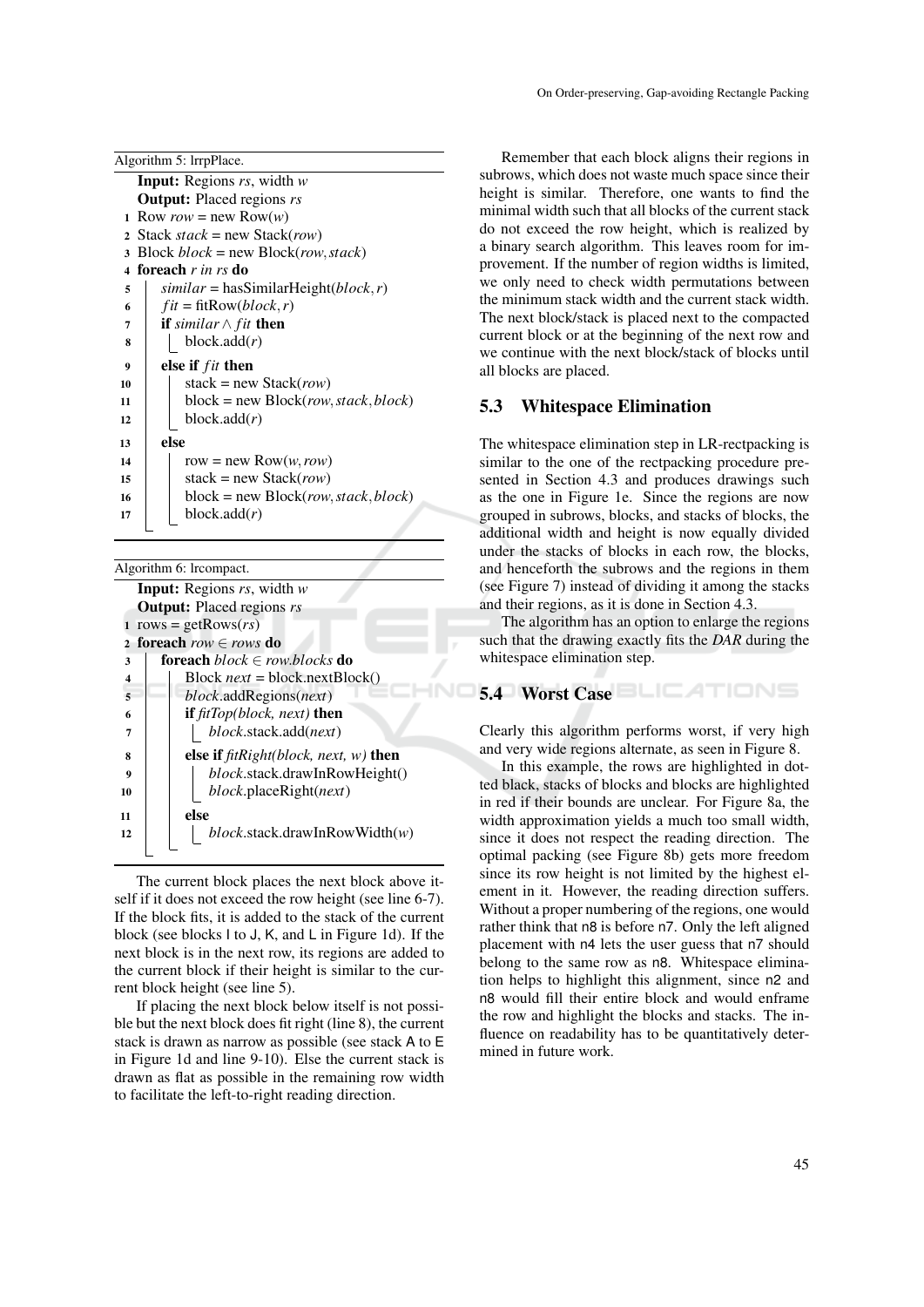

Figure 7: LR-rectpacking whitespace elimination in a row, the arrows indicate the direction in which the regions are enlarged.





### 6 EVALUATION

All layout algorithm were implemented in the ELK framework<sup>3</sup>. We evaluated the performance of the algorithms using the GrAna tool (Rieß, 2010) with 200 graphs for each graph class. The number of regions is between 20 and 30 to make the instances solvable by CP optimizer. Normal regions have a height of 20 and a width with the mean of 100 and a standard deviation of 20. The big nodes class (BN) has 2 to 5 big regions with a width and height between 300 and 1000. The one big node class (OB) has only one big region. The same height class (SH) has no big regions. The graphs are drawn and evaluated for six different algorithm configurations with a *DAR* of 1.3 and a spacing of 1 between regions:

- B: Using the box layouter with set priorities to enforce region order
- AA: Using only the width approximation step of the rectpacking heuristic optimized for aspect ratio (see Section 4.1)
- EA: Using LR-rectpacking optimized for aspect ratio
- AS: Using the width approximation step of the rectpacking heuristic optimized for scale measure (see Section 4.1)
- ES: Using LR-rectpacking optimized for scale measure
- OS: Using CP optimizer

OS maximizes the scale measure and minimizes the used area as a secondary criterion. The run time of OS is limited to at most one hour per graph. Five graphs in BN, and two in OB were removed, since the time limit was reached. The regions are placed by considering only the position (1) to (4) in Section 2.3, as seen in Figure 1f.

The run times of the box algorithm and the rectpacking algorithm are clearly in  $O(n)$ . LR-rectpacking solves the placement problem in  $O(n \log(n))$  since the compaction step uses binary search to calculate the best width for a block. However, in practice the run time of B, AA, EA, AS, and ES seem linear in the problem size and are in our experiments in millisecond range.

The box layouter heuristic (B) handles same height regions (SH) quite well, but if big regions occur it tends to overestimate the needed width, as seen in Figure 9a – 9c. Therefore, the aspect ratio suffers, as seen in Figure 9h and Figure 9i. The height of the OB and BN graphs seems to depend mostly on the size of the big regions in these graphs, as seen in Figure 9e and Figure 9f. This can be observed in the scale measure for the box layouter in Figure 9m – 9o. In the SH graphs it achieves a relatively good scale measure, a better one than the LR-rectpacking approaches EA and ES. However, the big region graphs OB and BN tend to have smaller scale measures than the rectpacking approaches.

The LR-rectpacking approaches optimized for aspect ratio (EA) and scale measure (ES) do not perform well for the SH graphs. Since the greedy width approximation overestimates the width, the following strip packing cannot perform well in these cases, as seen in Figure 9a. As a result the height tends to be smaller than needed, as seen in Figure 9d. However, this cannot be generalized, and there are OB or BN cases that underestimate the width. For the big region cases OB and BN the algorithm achieves values near the optimum, as seen in the aspect ratio in Figure 9h and Figure 9i, the whitespace in Figure 9k and Figure 9l, and the resulting scale measure in Figure 9n

<sup>3</sup>https://www.eclipse.org/elk/reference/algorithms.html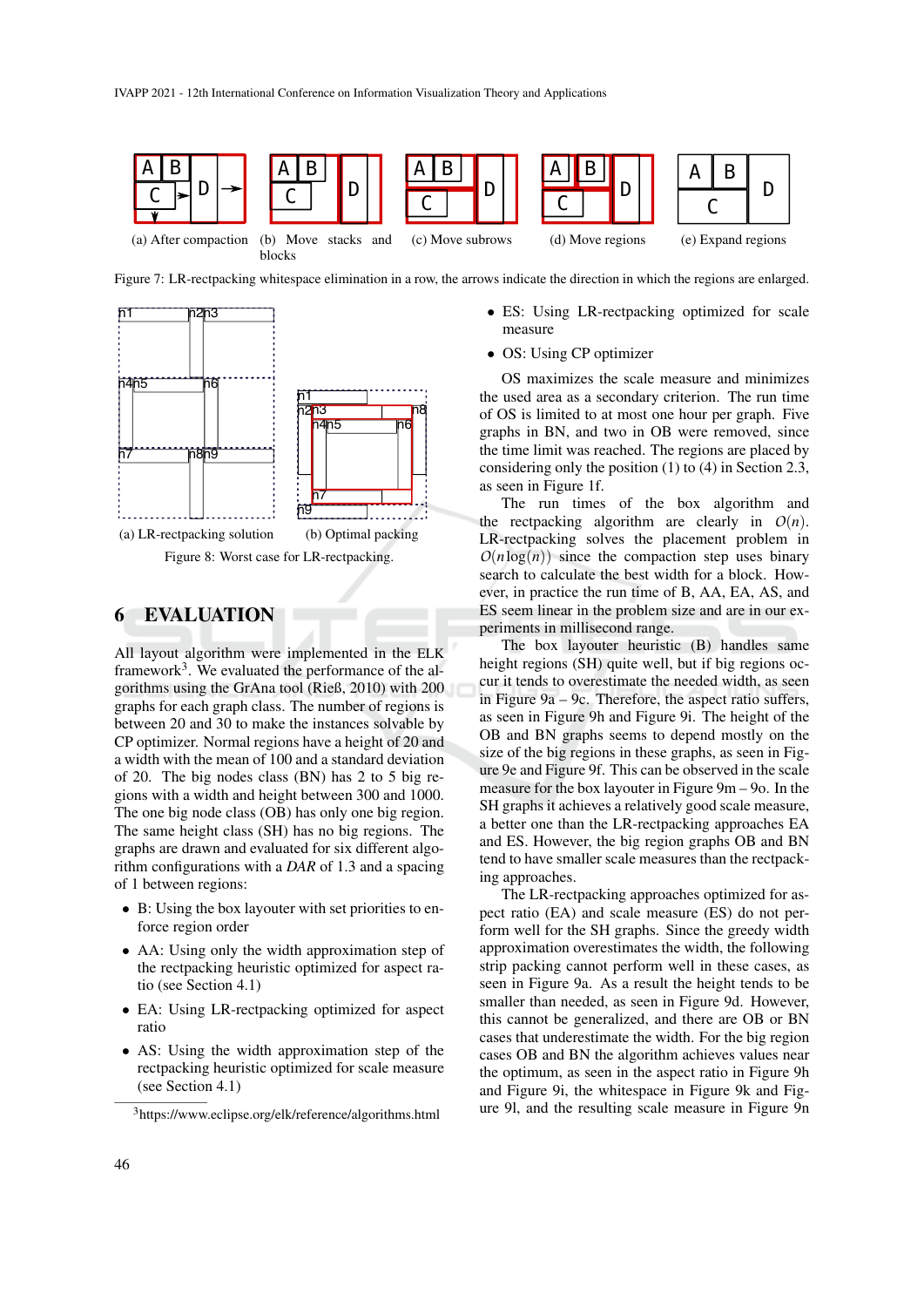

Figure 9: Width, height aspect ratio, whitespace, scale measure, and comparison.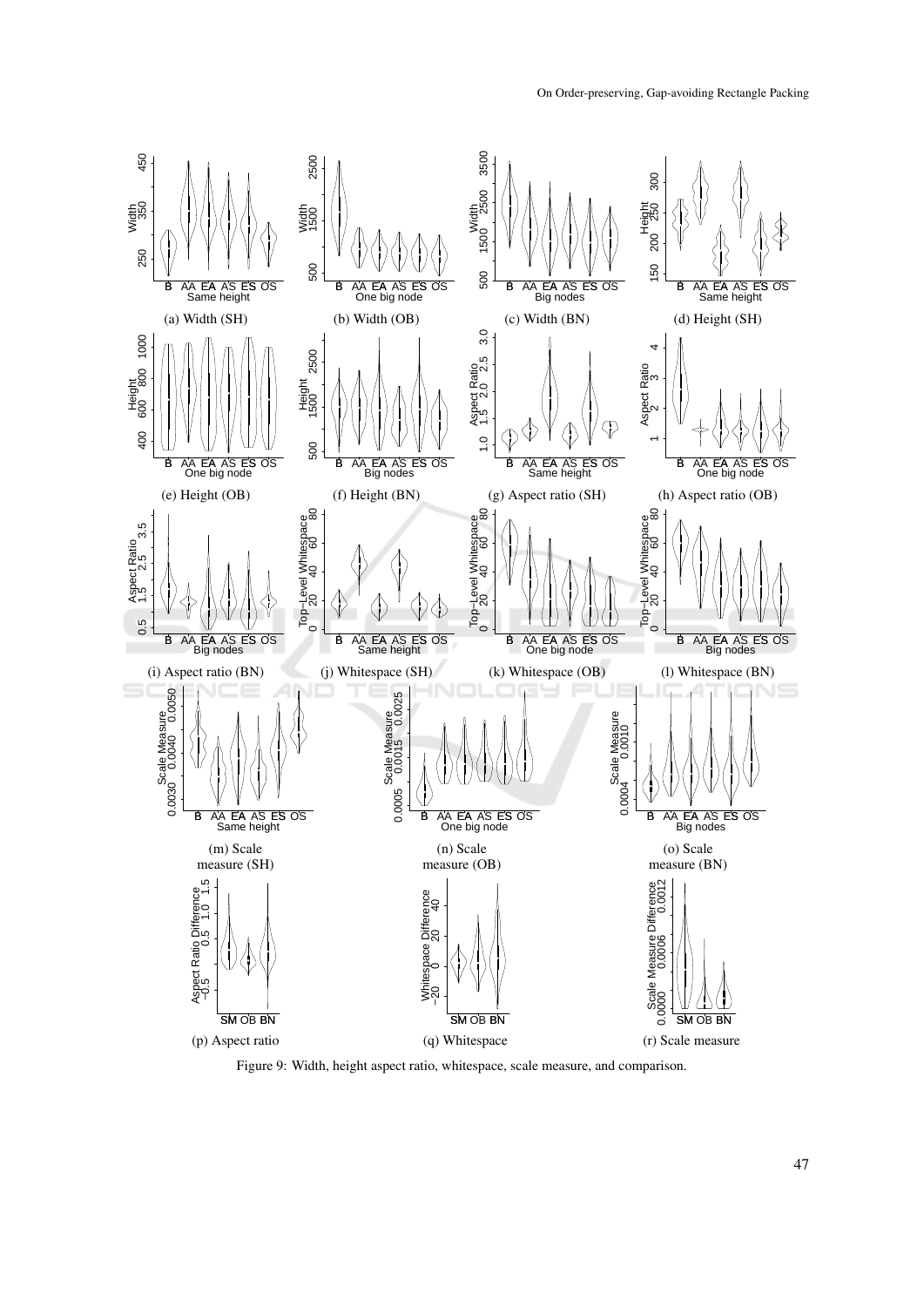and Figure 9o. It outperforms the box layouter in all non-trivial cases.

The heuristics focused on aspect ratio (AA, EA) and scale measure (AS, ES) perform nearly the same. They both optimize the aspect ratio to be as close as possible at the desired aspect ratio in the width approximation step. The AA approach in Figure 9g – 9i seems to be more strict to achieve the aspect ratio. In terms of scale measure, the scale measure approach, not surprisingly, outperforms the aspect ratio approach. In terms of aspect ratio the aspect ratio approach achieves better results. When whitespace is eliminated to fit the aspect ratio, AA is the better algorithm. Otherwise, ES should be used. Therefore, ES is the standard approximation strategy for the rectpacking algorithm in ELK.

Figure 9p shows a comparison between ES and OS in terms of aspect ratio, calculated via |*DAR* −  $ar(ES)| - |DAR - ar(OS)|$  with *ar* being the aspect ratio for the given set of regions. A negative value means that ES is closer to the desired aspect ratio than OS. OS is nearly always better than the heuristic. The negative cases occur because space was sacrificed to achieve a better aspect ratio.

Figure 9q presents the difference in whitespace usage for the specific graphs *ws*(OS)−*ws*(ES), with *ws* being the whitespace for the given set of regions. Again, a negative value means that ES is better than OS. For the SH graph set, OS is nearly always better. For OB and BN the median is near zero and some cases are even better. However, these cases have a worse aspect ratio.

Figure 9r shows the difference in scale measure  $sm(S) - sm(ES)$  with *sm* being the scale measure. As expected, no negative values are present. The heuristic seems to be most effective for graphs with only one big region and bad for sets without big regions, as mentioned before, and is in most cases near the optimum.

Figure 10 shows an example BN graph layouted with B, ES and OS. Figure 10c achieves a better scale measure than Figure 10b. However, the reading direction suffers. In Figure 10c subrows of different blocks align, which visually creates rows that do not exist. Figure 10a shows that graphs layouted with the box layouter always align their regions in rows. The resulting scale measure is clearly worse than the ones of Figure 10 and Figure 10c. The solution is clearly far from optimal since the algorithm refrains from stacking the regions inside the rows.



# 7 CONCLUSION AND FUTURE WORK

The proposed LR-rectpacking algorithm achieves better results than the box layouter and the initial rectpacking algorithm in all interesting cases. Same height regions usually only occur in SCCharts if all regions are collapsed. Then the zoom level is not that important since all regions are relatively small in this case. We propose to use the LR-rectpacking algorithm for SCCharts regions in the future. This algorithm is currently also used in the Object Explorer tool<sup>4</sup> (created by Xplain Data) in order to analyze complex mass data. In this application a user may open multiple windows. The "box" or "rectpacking" algorithm is used to later create a smooth layout.

The heuristic produces drawings with scale measures near the optimum for the graphs with at least one big region.

As seen in the results for SH graphs, the algorithm has room for improvement in the width approximation step, which will be optimized in future work.

<sup>4</sup>https://www.xplain-data.de/